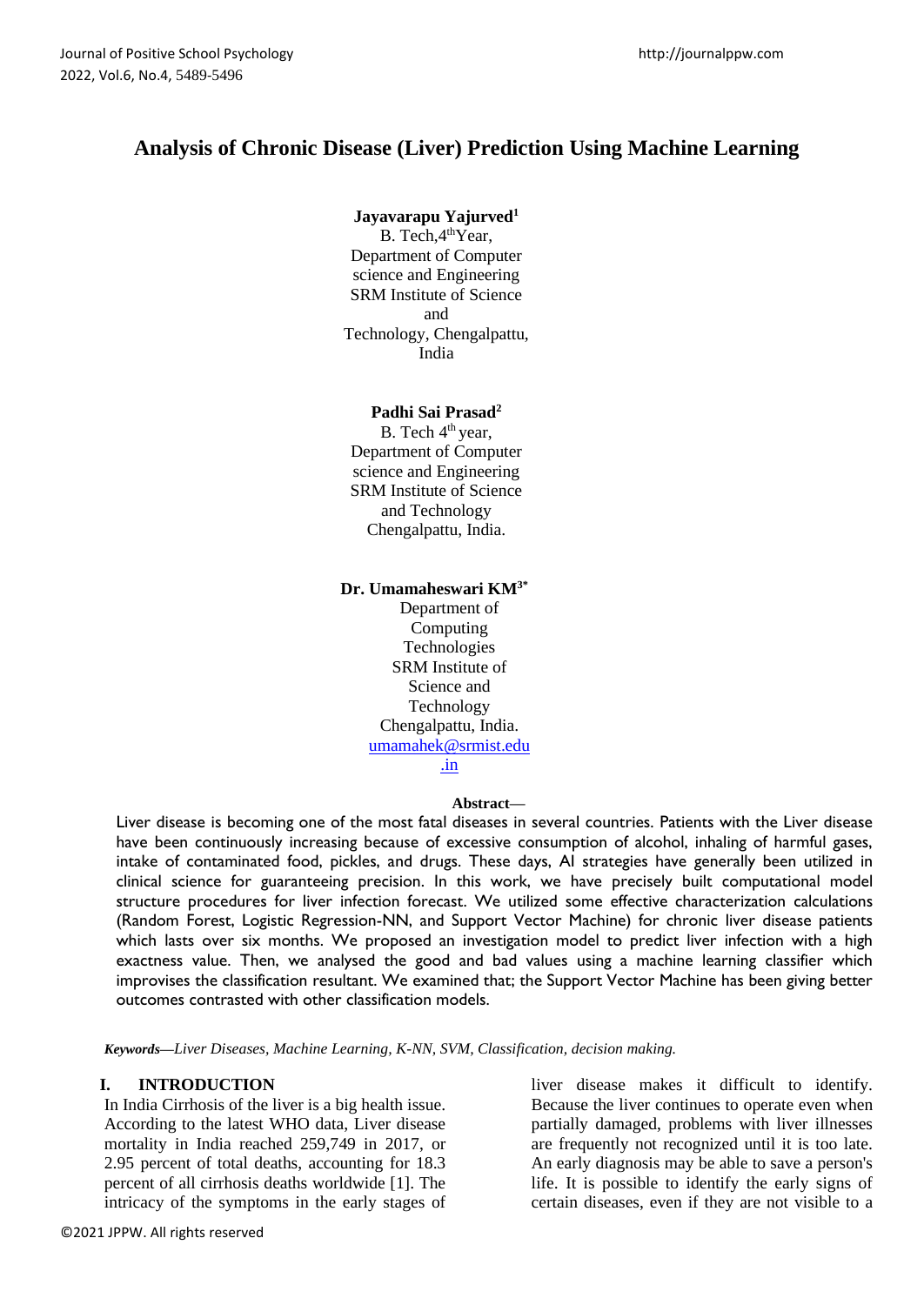doctor's trained eye. Patients who are diagnosed early have a far greater chance of living a long life. Liver failure is associated with a high risk in Indians. India is expected to become the world's capital of liver disease by 2025 [2]. The epidemic of liver infections in India is caused by a desktied lifestyle, increased alcohol consumption, and smoking. There are about 100 types of liver infections.

The human liver is a fascinating internal organ that can perform about 500 different functions. Its main functions are boosting immunity, detoxifying and purifying, and producing proteins and hormones. It maintains blood sugar levels and prevents blood loss due to coagulopathy. In more complex metabolic activities, the liver is known as the internal organ and the liver can regenerate and repair its tissues. Failure of such organs can cause serious health problems[3]. According to a survey of the main causes of medical accidents in India, liver disease is on the top10 list of diseases, and worldwide, India was ranked 63rd in liver disease in 2017. Liver diagnosis is made by both imaging and liver functiontests.

Theliveristhebiggestorganoftheframeanditsmiles are

importantfordigestingmealsandfreeingthepoisono us

detailoftheframe.Thevirusesandalcoholuseleadthe liver closer to liver harm and lead a human to a life-threatening condition. There are many kinds of liver illnesses while hepatitis, cirrhosis, liver tumors, liver cancers, and plenty more. Among them liver illnesses and cirrhosis as the principal reason for death. Therefore, liver sickness is one of the foremost fitness issues withinside the global Every year, around 2 million human beings died internationally due to liver sickness. According to the Global Burden of Disease (GBD) project, posted in BMC Medicine, 1,000,000 peoplearediedin2010duetocirrhosis,and a millionare affected by liver cancers Machine gaining knowledge has made a sizeable effect in the biomedical area of liver sickness prediction and prognosis [4]. With developments in the domain of artificial intelligence (AI) and everincreasing technological improvements, innovative ML and DL approaches may evaluate medical data more effectively. Benefiting from this overall growth, researchers are constructing stronger ML and DL models to cope with progressively more complicated and abundant medical data. Medical professionals can benefit from ML in clinical settings as well. Clinicians' prognostication, diagnosis, imaging interpretation, and therapy can be aided by the

use of machine learning (ML) prediction and classification algorithms [5]. The target of this investigation is to improve the presentation of the classification model for liver judgments by utilizing diverse classification calculations that have not been endeavored beforehand. The outcomes are expected to supplement past findings in accomplishing a comprehensive correlation of exactness rate. To accomplish this, the trials in this paper will use a comparable dataset as the past research, just as comparable assessment rules, which are accuracy, precision, and recall [6]. It is hard to formulate and cannot be optimized after the hyper-parameters have been tuned sufficiently, GA is one of the metaheuristic algorithms that help in optimizing the hyperparameter. GA is based on biologically inspired operators like crossover, mutation, and selection. In place of Gradient Descent GD approaches like error backpropagation, GA is utilized as an alternate learning methodology [7]. In this study, the principle element is to expect the outcomes more: efficiently and decrease the fee of prognosis withinside the scientific zone Therefore, we used extraordinary type strategies forthe type of sufferers have liversickness.

To make the best possible clinical treatment decision the doctor needs to make the right decision to predict the various illnesses. If the doctor makes the wrong decision, it can lead to interruptions in medical treatment or death. We know that medical services have always been a big commercial perspective. Business flows are always carried out in these areas. Patients are always looking

foragoodplatformforbetterservice.However, thereis

no100%affordableplatformforallpatients.Therefor e, there is a need for a comprehensive platform for problem-solving in health care and medical care in this area. Here, the main idea for improving medical services is to focus on the early detection of chronic diseases, focus on treatment and lead a betterlife.

This paper is summarized as follows: In section 2 describes the related words according to the classification of liver infection. Section 3 relates the proposed system model and the architectural flow of the system. Section 4 illustrates the results and analysis of the model as well as in sesection 5 the conclusion is portrayed.

# **II RELATED WORK**

Machine Learning has pulled in an immense measure of investigation and has been applied indifferent fields. In medication, ML has demonstrated its force where it has been utilized to takecare of numerous crisis issues like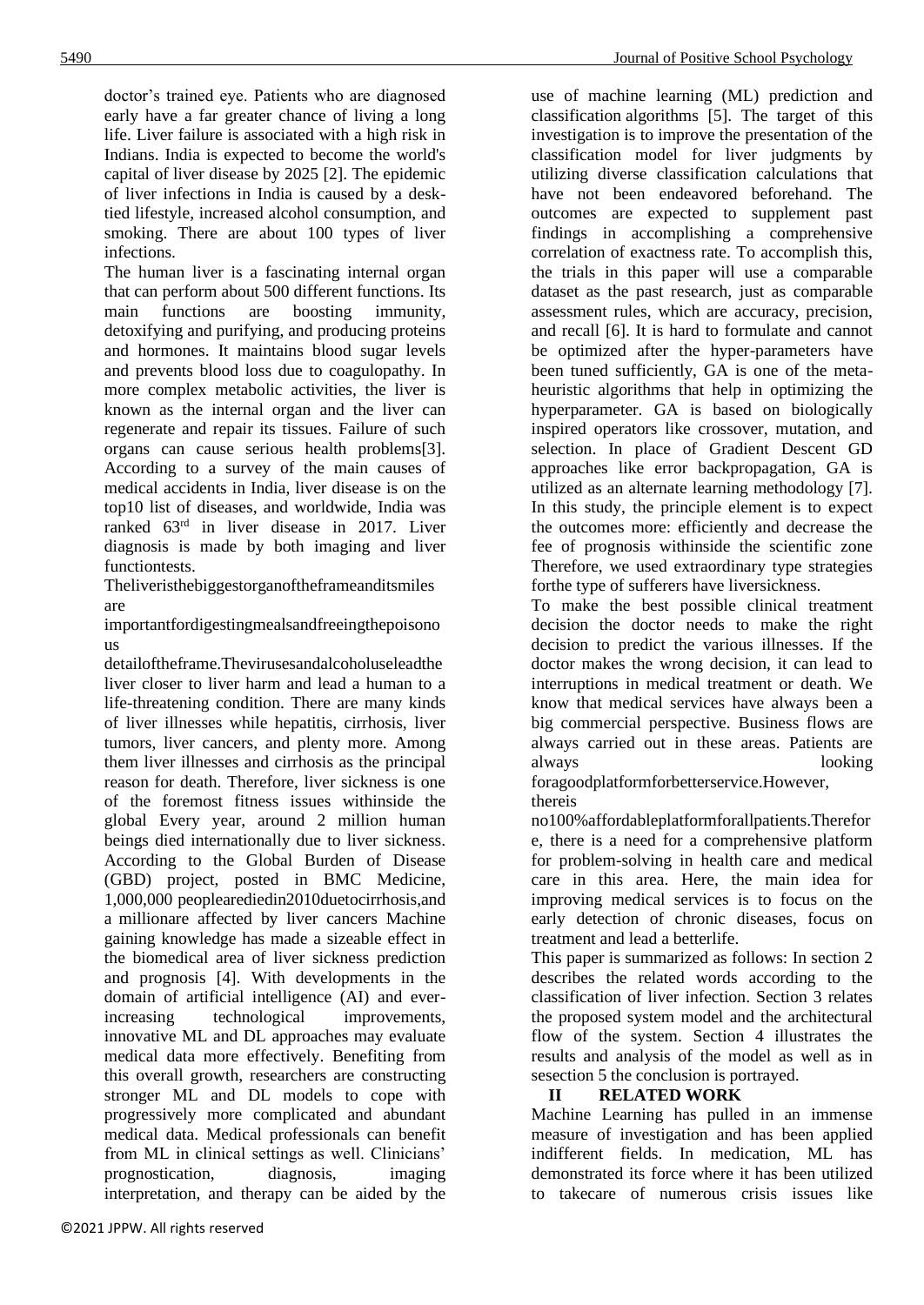malignant growth treatment, coronary illness, dengue feveranalysis, etc. A few remarkable strategies such as decision tree, Logistic regression, Random Forest, and K-NN calculations have been utilized for liver examination.

Rajeswari et.al compares the ML Classification algorithm namely Naive Bayes, FT, and K-Star to obtain theaccuracy to predict the liver disorder. The algorithm is evaluated using the UCI repository which consists of 345 instances with 7 different attributes. Among these ML algorithms, FT outperforms well compare to the other three methods which provide 97.10% accuracy with less computational time [8]. To predict liver disorders, Rahman et al. [9] examined six alternative classification techniques: Logistic Regression (LR), KNN, Decision Tree (DT), Support Vector Machines (SVM), NB, and Random Forest (RF). Their investigation revealed that LR had the highest accuracy, with a score of 75%. A Comparative analysis of data classification accuracy using Liver disorder data in different scenarios helps the author to compare predictive performances of several classification algorithms like J.48, SVM, and Random Forest quantitatively. By analyzing the results multilayer perception gives the overall best classification result with an accuracy of 71.59% than other classifiers[10]. The author compares the classification algorithm with original liver patients' datasets collected from the UCI repository and takes only the critical attributes which are obtained by features selection methods namely Random Forest, which outperforms well when compared to other feature selection methods. The results of our experiments show that the Random Forest algorithm is superior to all other methods that use feature selection with 71.8696% accuracy.

To break down the information of liver sicknesses utilizing Particle Swarm optimization with K-means classification. The presence of inflammation is identified using main two facets. The proposed evaluation upgraded the better result when contrasted with existing classification algorithms. The PSO-Kstar is the best reckoning for the arrangement of liver diagnosis as it improved the presentation in forecast exactness result in earlier stage [11]. The Pearson

Correlation method is used to describe the relationship among the minerals which are present in the liver. Although, it tends the classifier to calculate the factual measures such as accuracy, sensitivity, specificity, and precision [12]. The Classification algorithm doesn't give high priority to utilizing duplication in liver sickness problems. Although the Case-Based Reasoning (CBR) and Classification and Regression Tree (CART) procedures could be helpful to distinguish liver infection [13]. The region of interest is taken out by utilizing the isoshape structure strategy. Utilizing staggered fractal highlights and multi-space waveletincludes the highlights are separated for better segregation limit. swarm advancement strategy is utilized to get better grouping by forming five cross approval mistakes[14]. The boosted classification 5.0 will be advanced utilizing hereditary calculation for that the liver dataset. The goal of utilizing hereditary calculation is to diminish the standard and increment exactness [15].

# **III. METHODOLOGY**

The project aims to identify appropriate machine learning algorithms that can determine if an individual has liver disease. The facts set accrued for predicting given facts is cut up into the Training set and Test set. Generally, 7:3 ratios are carried out to cut up the Training set and Test set. The Data Model which became created by the usage of Random Forest, logistic regression, Decision tree, and K-NN is carried out at the Training set and is primarily based totally on the take a look at result accuracy, Test set prediction is done. The facts which became accrued may comprise lacking values which could result in inconsistency. To benefit from higher consequences facts, want to be preprocessed as a way to enhance the performance of the algorithm. The outliers must be eliminated and additionally, variable conversion wants to be done. Figure 1 shows the workflow of liver disease prediction. Below are the subsequent steps for making the dataset effective.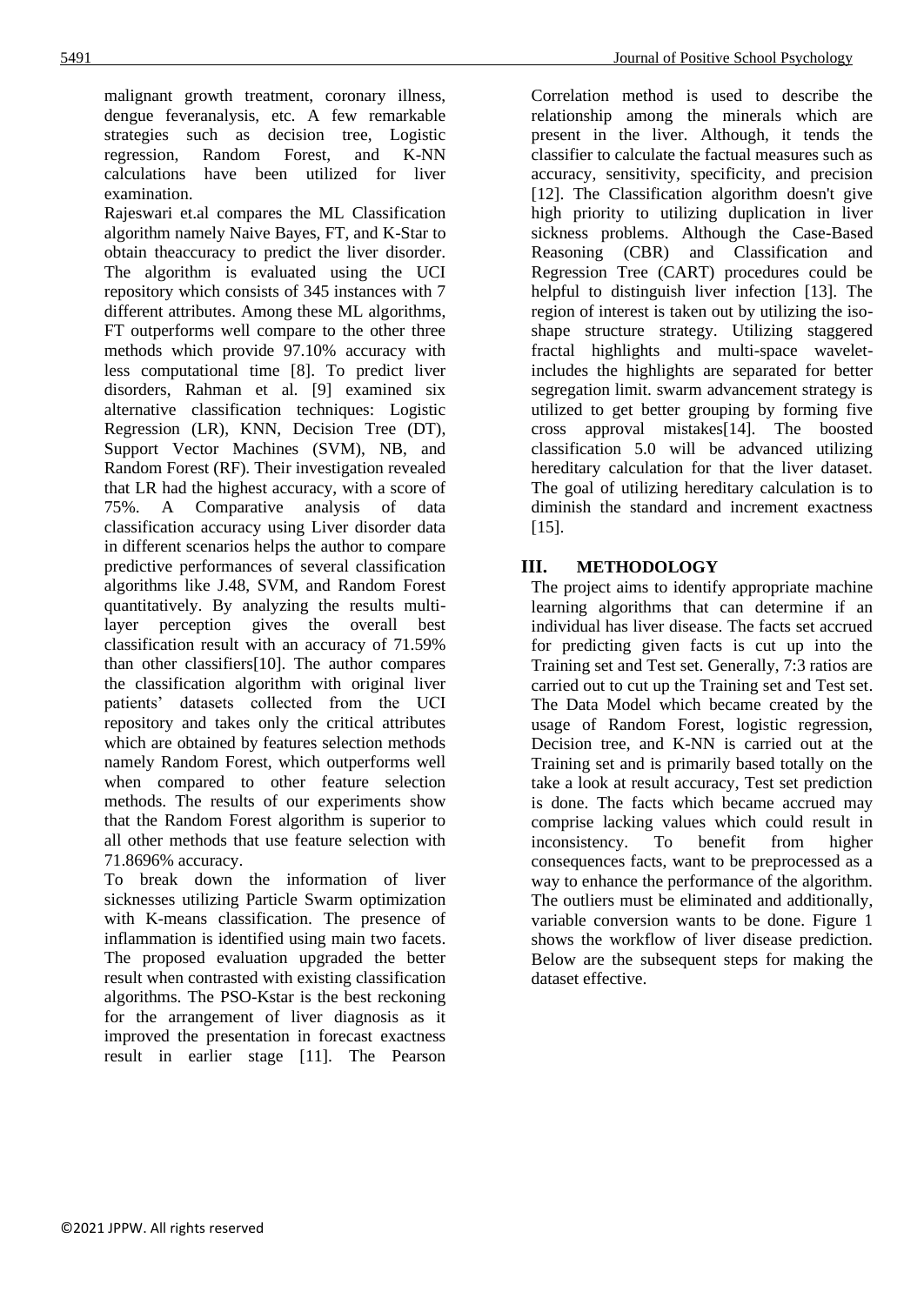

*Figure 1: Architectural flow graph of liver disease prediction*

### **3.1 Dataset Description:**

The number of patients with liver disease has been steadily increasing as a result of excessive alcohol consumption, inhalation of toxic gases, and ingestion of contaminated food, foods, and medications. This dataset was used to assess prediction systems to alleviate physician burden. Thisdata collection contains 416 records of liver patients and 167 records of non-liver patients collected in Andhra Pradesh's northeast region. The "Dataset" column is a class label that is used to categorize groups as liver patients (with or without liver disease) (no disease). This data collection contains 441 records for male patients and 142 records for female patients. Any patient over the age of 89 is classified as "90." The dataset is 22.8 KB in size.[18]

# **3.2 Preprocessing:**

The data in the real world has a lot of quality concerns, noise, inaccurate, and incomplete. It may lack relevant, specific properties and may contain missing values, as well as incorrect and

spurious data. Preprocessing is essential for improving data quality. It helps to make data consistent by removing duplicates and inconsistencies. The datais to be Normalized to compare and enhance the quality of the results.The attributes of our AP datasets are listed in Table 1[16]. Albumin and Globulin Ratio attribute are the 4 missing values in AP datasets, we utilized the Replace missing value operator to handle the missing data, and we set the average value for replacement of the missing values. Following that, we used the Remove Duplicate Records operator to remove any duplicate records from our datasets. Cleaning/preparing data by analyzing univariate, bivariate, and multivariate processes by renaming the specified dataset, removing columns, etc. Data cleansing procedures and techniques vary from dataset to dataset[17-19]. The main goal of data cleaning is to detect and eliminate errors and anomalies to increase the value of the data in analysis and decision making.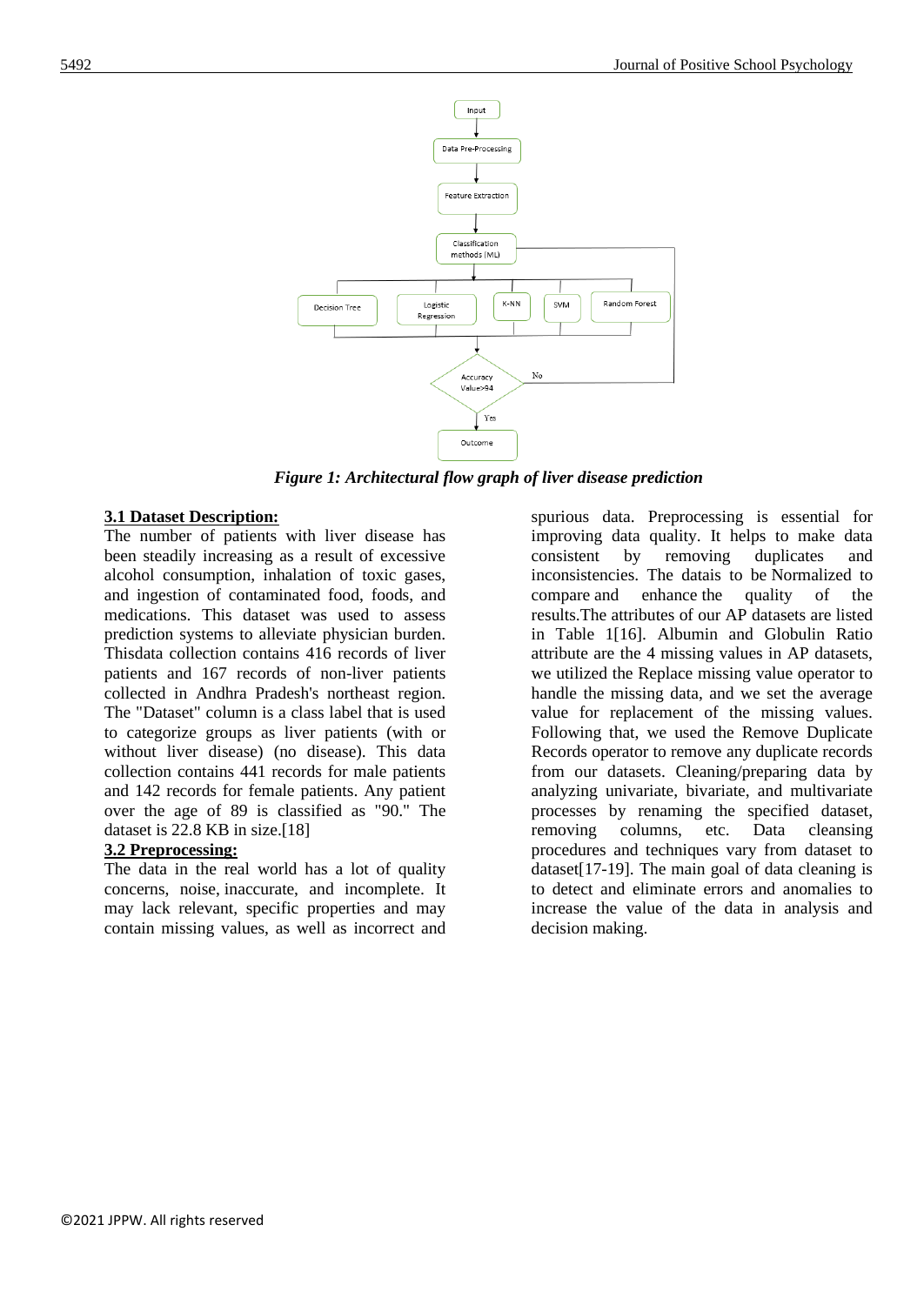| <b>Attribute</b>       | <b>Type</b>             |  |  |
|------------------------|-------------------------|--|--|
| Gender                 | Categorical             |  |  |
| Age                    | Real number             |  |  |
| <b>Total bilirubin</b> | Real number             |  |  |
| Direct_bilirubin       | Real number             |  |  |
| Indirect_bilirubin     | Real number             |  |  |
| Total_proteins         | Real number             |  |  |
| Albumin                | Real number             |  |  |
| Globulin               | Real number             |  |  |
| A/G ratio              | Real number             |  |  |
| <b>SGPT</b>            | Integer                 |  |  |
| <b>SGOT</b>            | Integer                 |  |  |
| <b>ALP</b>             | Integer                 |  |  |
| Selector Field         | <b>Binomial (Class)</b> |  |  |

### Table:1 Attributes of AP datasets

# **3.3 Feature Selection and Feature Extraction:**

Both Feature selection and extraction are essential for dimensionality reduction, which helps to reduce the model complexity and overfitting.because dimensionality reduction is the crucial part of training the machine learning model.The entire dataset of liver patients is composed of all relevant or irrelevant data.attributes.Using feature selection, a subsetofliver patient datasets will be extracted from large datasets of liver patients, which comprise important features Using specific classification techniques on the important features of attributes after feature selection of UCI datasets. Here some of the important classification and regression algorithms are used to train the model and get good accuracy of the following machine learningalgorithms.

# **3.4 Support Vector Machine:**

Popular Supervised Learning algorithms, which is used for Classification as well as Regression problems. The goal of the SVM algorithm is to create the decision boundary that can segregate ndimensional space into classes .So that we can easily put the new data point. SVM chooses the extreme vectors that help in creating the hyperplane<sup>[20]</sup>. These extreme cases arecalledsupport vectors. SVM algorithm can be used for Facedetection, Image classification, text categorization**,**etc. In SVM the data is labeled with the following condition:

 $X_iw+b>0, C_i=1$  (1)  $X_iw+b<0, C_i=1$  (2)

Where  $X$  is the feature vector, b represents the bias  $C_i$  is the class label, and the optimized SVM classifier in hyperplane gives as

minimize  $\frac{1}{2} ||\text{w}||^2$  (3)

subject to  $c_i(X_iw+b) \ge 1$  (4)

# **3.5 Logistic Regression:**

Logistic regression comes under the Supervised

Learning technique. It is used for predicting the categorical dependent variable using a given set of independent variables. Logistic regression predicts the output of a categorical dependent variable. Therefore, the outcome must be a categorical or discrete value. It can be either Yes or No, 0 or 1, true or False, etc. but instead of giving the exact value as 0 and 1, it gives the probabilistic values which lie between 0 and 1. It is a significant machine learning algorithm because it can provide probabilities and classify new data using continuous and discrete datasets. Logistic Regression can be used to classify the observations using different types of data and can easily determine the most effective variables used for the classification. Logistic Regression can be classified into three types.

1. Binomial: There can be only two possible types of the dependentvariables

2. Multinomial: There can be 3 or more possible unordered types of the dependentvariable

3. Ordinal: There can be 3 or more possible ordered types of dependentvariables[21]

# **3.6 Random Forest Classifier:**

Random Forest is a classifier that contains several decision trees on various subsets of the given dataset and takes the average to improve the predictive accuracy of that dataset. Random Forest Algorithm belongs to the supervised learning technique. It can be used for both Classification and Regression problems in ML. It is based on the concept of ensemble learning, which is a process of combining multiple classifiers to solve a complex problem and improve the performance of the model. "The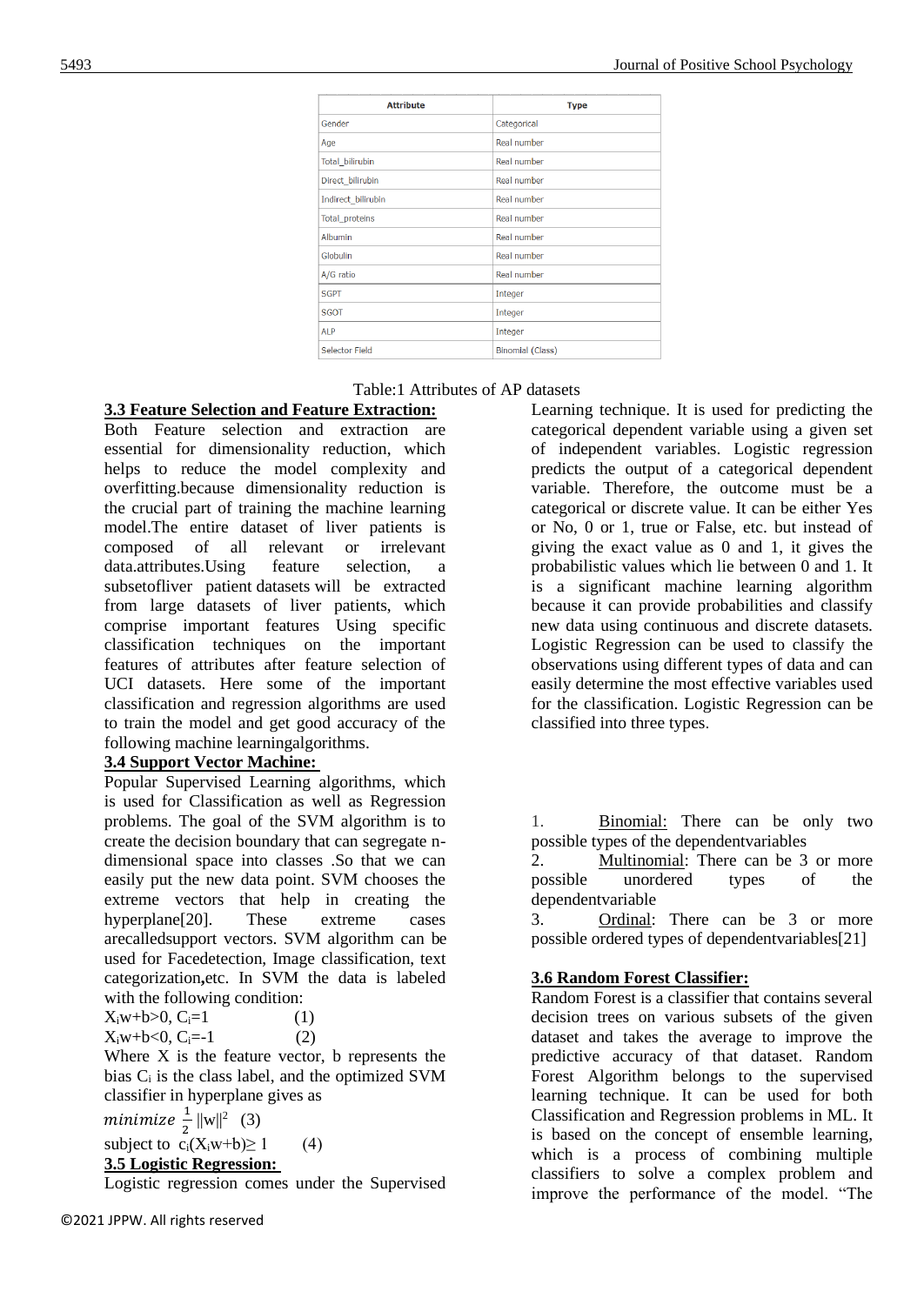greater number of trees in the forest leadstohigheraccuracyandpreventstheproblemof overfitting." Although random forest can be used for both classification and regression tasks, it is not more suitable for Regression tasks.[21]

### **3.7 Decision Tree Classifier:**

Decision Tree is a Supervised learning technique. It is a tree-structured classifier, where internal nodes represent the features of a dataset,[22] branches represent the decision rules and each leaf node represents the outcome. In a Decision tree, there are twonodes.

1.Decision Node: Decision nodes are used to make any decision and have multiplebranches of algorithms those decisions do not contain any furtherbranches.

Leaf Node: Leaf nodes are the output of those decisions and do not contain any furtherbranches.

It is a graphical representation for getting all the possible solutions to a problem/decision based on given conditions. A decision tree simply asks a question and based on the answer of Yes or No, it further split the tree into subtrees The decision tree contains lots of layers, which makes it complex. It may have an overfitting issue, which can be resolved using the Random Forest algorithm.

### **3.8 K-Nearest neighbor:**

K-Nearest Neighbor is one of the simplest algorithms based on the Supervised Learning technique. It assumes the similarity between the new case/data and available cases and put the new case into the category that is most similar to the available categories. It stores all the available data and classifies a new data point based on the similarity. This means when new data appears then it can be easily classified in the goodwill suitecategory. Suppose there are two categories, Category A and Category B, and we have a new data point x1, so this data point will lie in which of these categories. To solve this type of problem, we need a K-NN algorithm. With the help of K-NN, we can easily identify the category or class of a particulardataset[23-24].

**K-NN a**lgorithm calculates the Euclidean distance is between the training and testing data is given as follows:

$$
d(xi
$$

 $- x l$ )<sub>1</sub>  $(xi1 - xl1)2 + (xi2 - xl2)^{2 + \cdots + (xip - xlp)2}$ 

### **IV. EXPERIMENTAL RESULTS**

Classificationisanimportantfactorthatsubdividesth epre-processeddataintodifferentlabelsbased on their

taxonomy. We are analyzing three different classification algorithms such asDecision tree, Support Vector Machine, and Random Forest are performed for enhancingprecision in the forecast of liver patients with feature selection.Performance parameters are the main factor that contrasts the best classifier among different classifier techniques. Thefollowing performance metrics as Accuracy, precision, Recall, and F-Score are considered to evaluate the confusion matrix in each progression [25]. We are focusing on the improvement of accuracy by comparing the three different classification algorithms. The confusion matrix is evaluated based on the,

TP addresses the quantity of accurately ordered positive examples.

FP addresses the quantity of misclassified positive cases.

FN addresses the quantity of misclassified negative occurrences.

TN addresses the quantity of accurately characterized negative cases.

 $Accuracy = (TP+TN) / (TP+TN+FP+FN)$ 

SVM changes the initial information into a higher measurement utilizing non-straight planning which coordinates a direct ideal isolating hyperplane. Anomalies anticipated in this work depend on the moderate scope ofthe liver inflammation test results. The SVM classification algorithm provides the best accuracy of the other classification algorithm.

Table1 depicts the evaluation values of performance metrics for the prediction of chronical disorder through different machine learning algorithms. Figure 2 shows the evaluation of distinct algorithms.

| S.no | Machine               | Accuracy  | Precision | Recall | FI        | Mean Absolute | Root Mean    |
|------|-----------------------|-----------|-----------|--------|-----------|---------------|--------------|
|      | Learning<br>Algorithm | Score     | Score     | Score  | Score     | error         | Square error |
|      | <b>SVM</b>            | 72.571429 | 74.838710 | 92.8   | 82.857143 | 27.428571     | 52.372294    |
|      | IR.                   | 72.571429 | 73.619632 | 96.0   | 83.333333 | 27.428571     | 52.372294    |
|      | <b>RFC</b>            | 76.000000 | 77.483444 | 93.6   | 84.782609 | 24.000000     | 48.989795    |
|      | DTC:                  | 68.000000 | 77.165354 | 78.4   | 77.777778 | 32.000000     | 56.568542    |
|      | K-NN                  | 73.714286 | 73.099415 | 100.0  | 84.459459 | 26.285714     | 51.269596    |

**Table 2: Analysis of different classification Algorithms**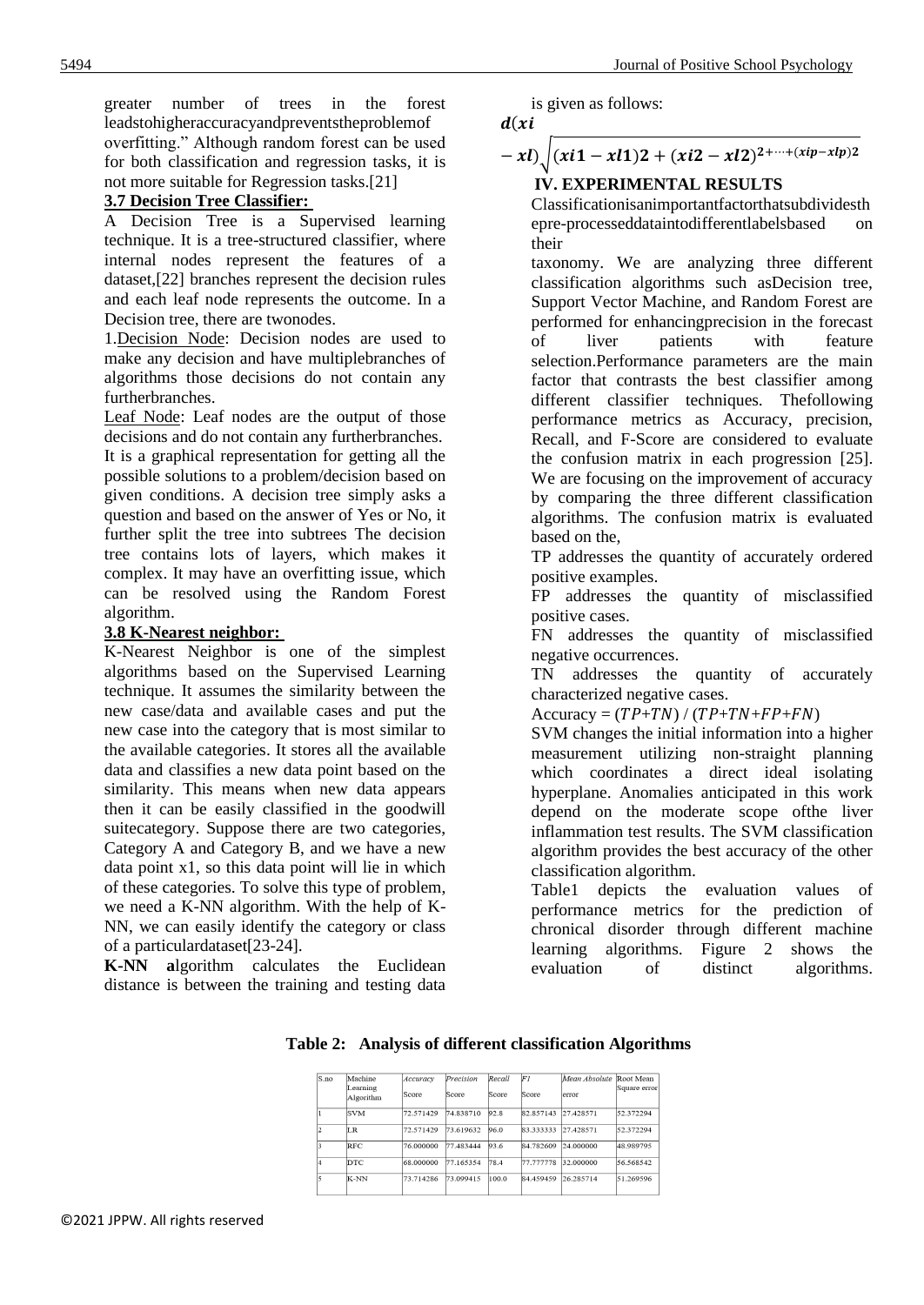## *Figure 2: Performance graph for the prediction of liver diseases using distinct ML algorithms*



### **V. Conclusion**

Diseases of the liver and heart become more common over time. With continuous technological advances, these will increase in the future. Today, people are becoming more health-conscious and are taking yoga and dance classes. Still, the sedentary lifestyle and luxury are constantly being introduced and improved. The problem will last for a long time. So, in such a scenario, our project is very useful to society. The dataset used in this project gave 96% accuracy in the SVM model. While it may be difficult to achieve such accuracy with such large datasets, the conclusion of this project is clear that liver risk can be predicted. In the future, philosophy is utilized to examine the liver area into distinct compartments for better classification accuracy. However, the technique requires further improvement generally to include the excretion of the liver into various parts: renal cortex, renal segment, renal medulla, and renal pelvis.

### **References:**

[1] Mishra, Debakanta, Kaibalya R. Dash, ChittaranjanKhatua, SubhenduPanigrahi, Prasanta K. Parida, Sambit K. Behera, Rakesh K. Barik et al. "A study on the temporal trends in the etiology of cirrhosis of the liver in coastal eastern Odisha." *Euroasian Journal of Hepato-Gastroenterology* 10, no. 1 (2020):

[2] Sontakke, Sumedh, Jay Lohokare, and Reshul Dani. "Diagnosis of liver diseases using machine learning." In *2017 International Conference on Emerging Trends & Innovation in ICT (ICEI)*, pp. 129-133. IEEE, 2017.

[3] Priya, M. Banu, P. Laura Juliet, and P. R. Tamilselvi. "Performance analysis of liver disease prediction using machine learning algorithms." *International Research Journal of Engineering and Technology (IRJET)* 5, no. 1 (2018): 206-211.

[4[\]https://bmcmedicine.biomedcentral.com/articles](https://bmcmedicine.biomedcentral.com/articles)

[5] Garg, Arunim, and Vijay Mago. "Role of machine learning in medical research: A survey." *Computer Science Review* 40 (2021): 100370.

[6] SinaBahramirad, Aida Mustapha, Maryam Eshraghi Classification of Liver Disease Diagnosis: A Comparative Study ISBN: 978-1-4673-5256- 7/13/\$31.00 ©2013 IEEE

[7] Rezai, Bahram, and Ebrahim Allahkarami.

"Application of Neural Networks in Wastewater Degradation Process for the Prediction of Removal Efficiency of Pollutants." In *Soft Computing Techniques in Solid Waste and Wastewater Management*, pp. 75-93. Elsevier, 2021.

[8] Rajeswari, P., & Reena, G. (2010). Analysis of Liver Disorder Using Data Mining Algorithm. Global Journal of Computer Science and Technology, Retrieved from the settlement of the settlement of the settlement of the settlement of the settlement of the settlement of the settlement of the settlement of the settlement of the settlement of the settlement of the settl

https://computerresearch.org/index.php/computer/article /view/652

[9] **A.** K. M. Rahman, F.M. Shamrat, ZarrinTasnim, Joy Roy and Syed Hossain, "A Comparative Study On Liver Disease Prediction Using Supervised Machine Learning Algorithms", *International Journal of Scientific & Technology Research*, vol. 8, pp. 419-422, 2019.

[10]Baitharu, Tapas Ranjan, and Subhendu Kumar Pani. "Analysis of data mining techniques for healthcare decision support system using liver disorder dataset." *Procedia Computer Science* 85 (2016): 862- 870.

[11] P. Thangarajul, R.Mehala, Performance Analysis of PSO-KStar Classifier over Liver Diseases, International Journal of Advanced Research in Computer Engineering, 2015.

[12] L. A. Auxilia, "Accuracy Prediction Using Machine Learning Techniques for Indian Patient Liver Disease," 2018 2nd International Conference on Trends in Electronics and Informatics (ICOEI), Tirunelveli, India, 2018, pp. 45-50, doi: 10.1109/ICOEI.2018.8553682.

[13] R.H.Lin, "An Intelligent model for liver disease diagnosis", Artificial Intelligence in Medical, Vol. 47, no. 1 (2009), PP. 53-62.

[14] Krishnamurthy, Rajesh Krishnan, Sudhakar Radhakrishnan, and Mohaideen Abdul KadharKattuva. "Particle swarm optimization‐based liver disorder ultrasound image classification using multi‐level and multi‐domain features." International Journal of Imaging Systems and Technology (2020).

[15] Hassoon, Mafazalyaqeen, MikhakSamadiKouhi, Mariam Zomorodi-Moghadam, and MoloudAbdar. "Rule optimization of boosted c5. 0 classification using genetic algorithm for liver disease prediction." In 2017 international conference on computer and applications (icca), pp. 299-305. IEEE, 2017.